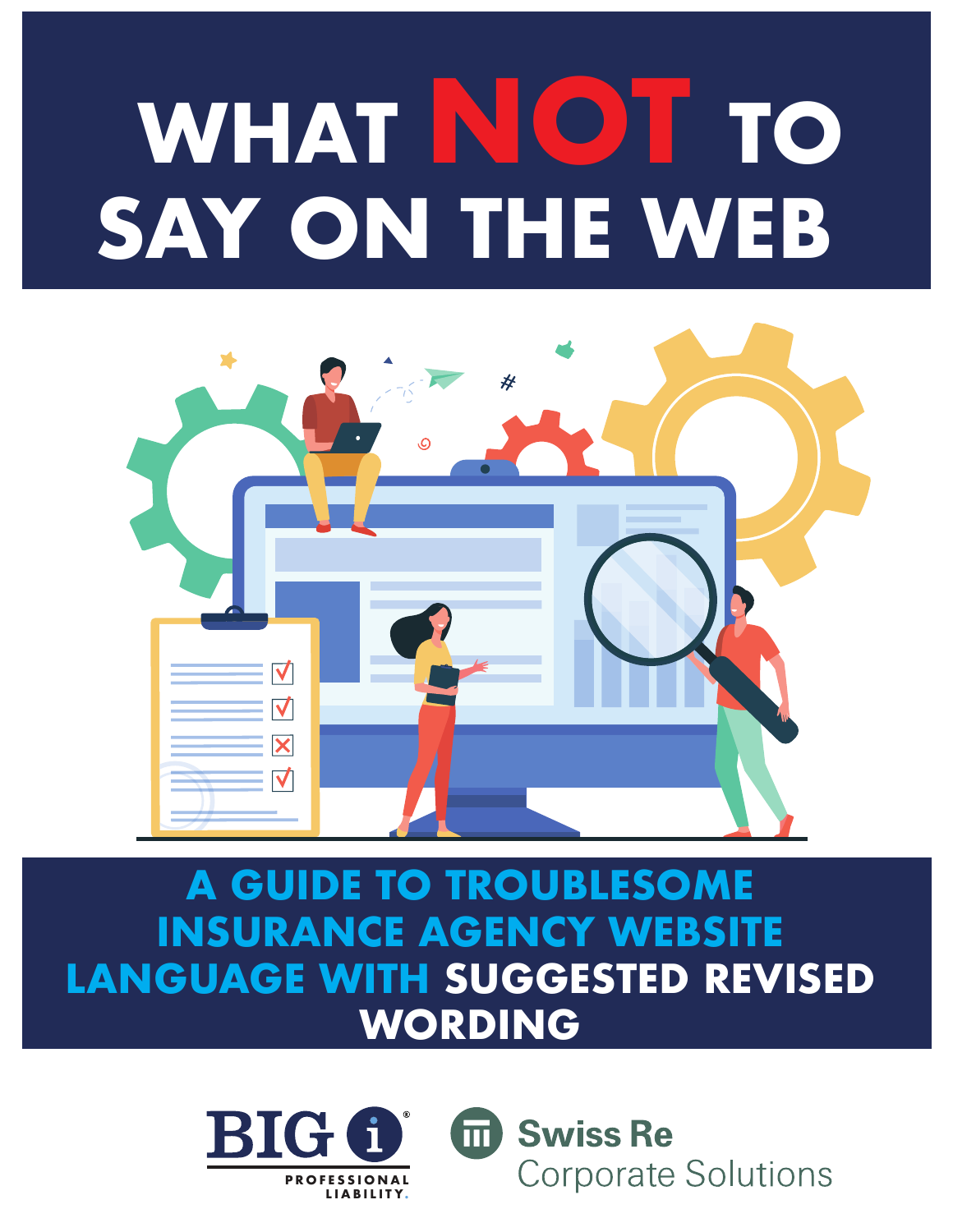## **Welcome to the Big "I" Professional Liability Website Wording Guide.**

This compilation of terms, words and phrases is a sample of those used by agencies on their websites, social media and marketing that have been known to have caused problems for agencies in the event of an errors and omissions claim.

While this is not an exhaustive list, it contains many of the most common and repeated statements that have been used by customers and their attorneys in claims against insurance agencies.

Also provided are sample alternatives based on review by E&O defense counsel, claims adjusters, and others involved in insurance agent risk management. Some terms for which an alternative is not provided should be completely avoided.

Review this list as you create your marketing presences, be it on the web or in any other manner.

#### **ACTION ITEMS**

- **Read through the terms and suggested replacements/deletions.**
- **Assign a responsibility with a deadline to someone to review your materials for problematic terms.**
- **Consider setting a calendar reminder for an annual review of your materials for problematic wording.**
- **Share this guide with your staff so that your team members are aware of the types of wording that should be avoided.**

*Tip: Looking for a certain term in the language guide? Use Control-F to search within this document.* 

## **CONTENTS**

**PAGE 3 'Say this, not that' Language Guide**

**PAGE 9 FREE Webinar Recording Catalog for further learning** 

**PAGE 10 How to Search Your Site Using Google** 

**PAGE 11 List of Approved Website Auditors** 

#### **Where might these words appear?**

*Check:* 

*Your website Your brochures and stationery Your marketing emails Your business card Your social media posts Your voicemail message Your advertising Your office signage Your texts Your conversations*

**"An ounce of prevention is worth a pound of cure."**

#### **[LEARN MORE AT IIABA.NET/EOHAPPENS.](https://www.iiaba.net/EOHappens)**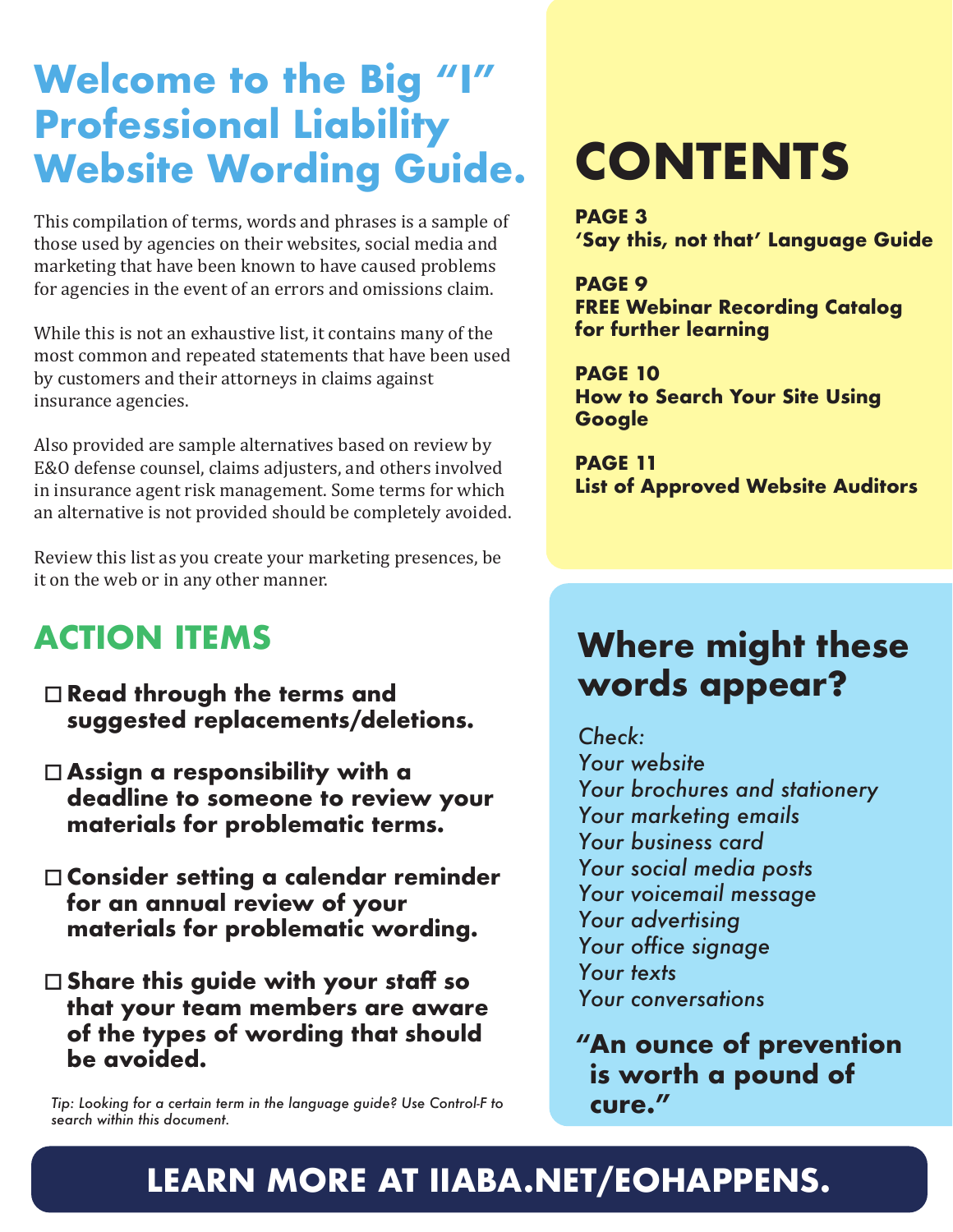### **"BEST"**

| <b>DON'T SAY:</b>                                                         | <b>INSTEAD SAY:</b>                                                          |
|---------------------------------------------------------------------------|------------------------------------------------------------------------------|
| "We will provide you with the best insurance"                             | Together we can find solutions to address your insurance coverage            |
|                                                                           | requirements at a competitive price.                                         |
|                                                                           | Provide you with the appropriate insurance based on your expressed needs     |
|                                                                           | and budget.                                                                  |
|                                                                           |                                                                              |
| "find the best coverage"                                                  | We will listen to your needs and help find solutions to address your         |
|                                                                           | insurance coverage requirements at a competitive price.                      |
| "the best policy and price"                                               | We will work with you to find solutions to address your insurance coverage   |
|                                                                           | requirements at price that fits your budget.                                 |
| "find you the best value"                                                 | Together we can find solutions to address your insurance coverage            |
|                                                                           | requirements.                                                                |
| "want you to be prepared with the best coverage"                          | Together we can find solutions to address your insurance coverage            |
|                                                                           | requirements.                                                                |
| "we place your policy with the company offering the best coverage"        | We work with many companies so we can help you find the coverage that        |
|                                                                           | meets your needs.                                                            |
| "we are committed to finding the best plan for you, giving you the best   | We will work hard for you to find solutions to address your insurance        |
| coverage at the best price."                                              | coverage requirements at a competitive price with our high-quality carriers. |
| "provide you with the best coverage at the best price"                    | We can assist in helping you find affordable coverage.                       |
|                                                                           |                                                                              |
| "put you in touch with the best insurance carrier"                        | We work with several insurance carriers and together we will find solutions  |
|                                                                           | to meet your requirements.                                                   |
| "The best auto insurance in (state)"                                      | Together we can find solutions to address your insurance coverage            |
|                                                                           | requirements.                                                                |
| "offers you the best deal possible"                                       | We can assist in helping you find affordable coverage.                       |
| "so you can rest easy knowing that you have the best possible coverage at | Together we can find solutions to address your insurance coverage            |
| the best price without having to learn legal jargon"                      | requirements.                                                                |
| "We review your needs and recommend coverage that best fits you."         | We can assist in helping you find coverage to meet your requirements.        |
| "offering you the best coverage at the most competitive prices"           | We can assist in helping you find affordable coverage.                       |
| "suggesting the best alternatives"                                        | Together we can find solutions to address your insurance coverage            |
|                                                                           |                                                                              |
|                                                                           | requirements.                                                                |
| "offering the best companies"                                             | We work with several highly rated insurance carriers and together we will    |
|                                                                           | find solutions to meet your requirements.                                    |
| "We carefully selected our carriers in order to provide you with the best | We work with many high-quality insurance carriers and together we will       |
| level of service, price and coverage."                                    | find solutions to meet your requirements.                                    |
| "deep insurance understanding in order to deliver our clients the best    | Our team has more than (x) years combined insurance experience.              |
| insurance experience."                                                    | Together we can find solutions to address your insurance coverage            |
|                                                                           | requirements at price that fits your budget.                                 |
| "best insurance experience"                                               | Together we can find solutions to address your insurance coverage            |
|                                                                           | requirements.                                                                |
| "(Name) Insurance Agency is committed to providing the best service and   | Together we can find solutions to address your insurance coverage            |
| the most competitive prices"                                              | requirements at price that fits your budget.                                 |
| "You can count on (Name) Insurance to have the best farm coverage"        | Our team has more than (x) years combined insurance experience in            |
|                                                                           | farming and ranching.                                                        |
|                                                                           | Give us a call today so Together we can find solutions to address your       |
| "Give us a call today so we can create a home insurance plan that works   |                                                                              |
| best for your specific needs."                                            | insurance coverage requirements.                                             |
|                                                                           | Give us a call today so we can create a home insurance plan that works well  |
|                                                                           | for your specific expressed insurance needs.                                 |
| "find the best coverage and lowest premiums possible."                    | We can assist in helping you find affordable coverage.                       |
| "provide you with the best coverage possible"                             | We can assist in helping you find coverage to meet your requirements.        |
| "deserve the best possible coverage"                                      | We can assist in helping you find coverage to meet your requirements.        |
|                                                                           |                                                                              |
| "create the best possible solutions"                                      | Together we can find solutions to address insurance requirements.            |
| "best coverage options"                                                   | Together we can find options to address insurance requirements.              |
| "provide our clients with the best coverage"                              | Together we can find solutions to address your insurance coverage            |
|                                                                           | requirements.                                                                |
| "want you to be prepared with the best coverage"                          | Together we can find solutions to address your insurance coverage            |
|                                                                           | requirements                                                                 |
| "shop for the best policy to suit your needs"                             | We can assist in helping you find the insurance coverage for your            |
|                                                                           | requirements.                                                                |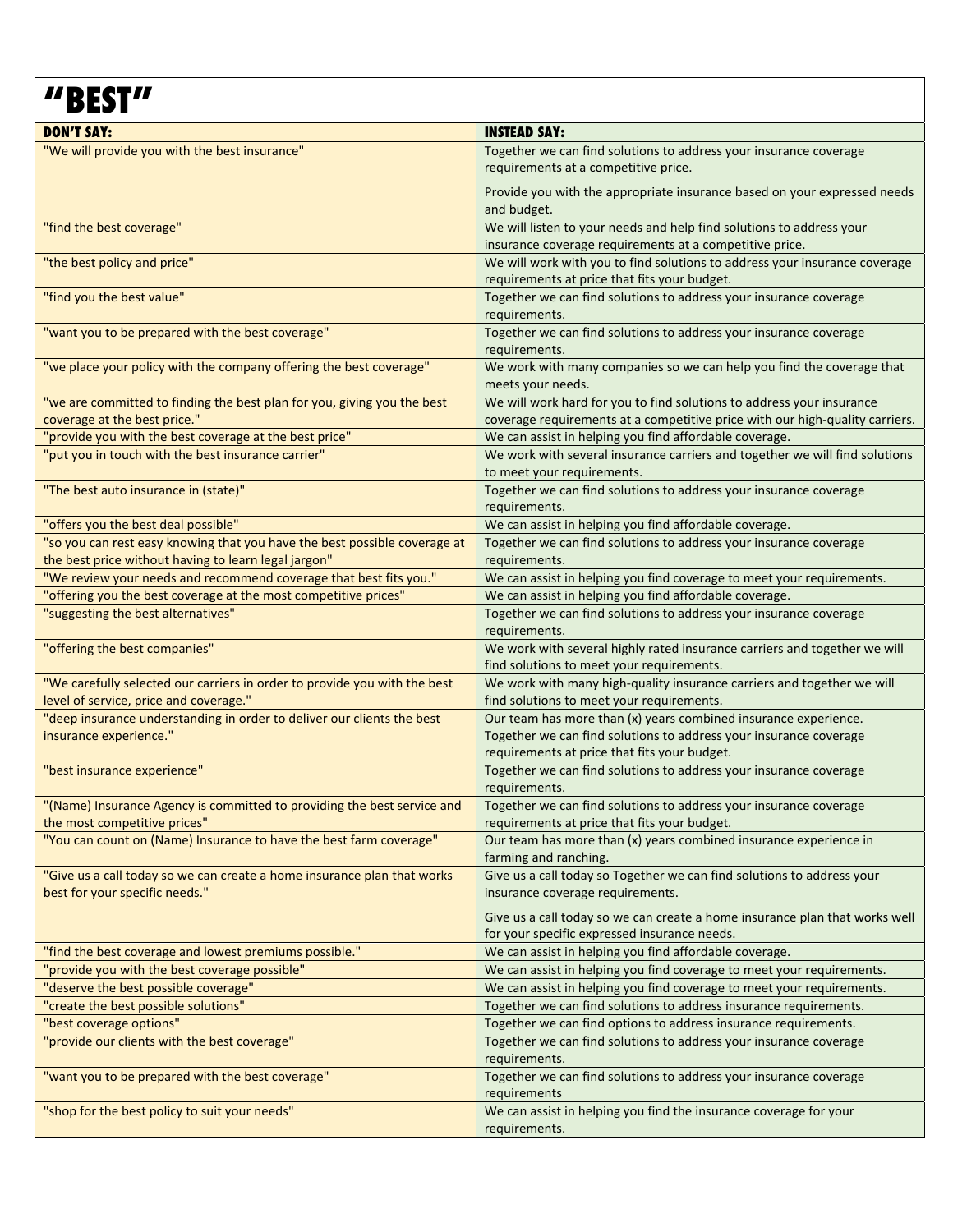#### **"STANDARD OF EXCELLENCE"**

| <b>DON'T SAY:</b>                                                                                                                                                     | <b>INSTEAD SAY:</b>                                                                                                                                           |
|-----------------------------------------------------------------------------------------------------------------------------------------------------------------------|---------------------------------------------------------------------------------------------------------------------------------------------------------------|
| "With a high standard of excellence"                                                                                                                                  | Provide you with helpful information and support, so you can quickly and<br>easily select a policy that meets your requirements.<br>Experienced and reliable. |
| "We are committed to a high standard of excellence"                                                                                                                   | We will listen to your needs and provide you with timely, helpful<br>information and support.                                                                 |
| "We are committed to a high standard of excellence in all that we do and<br>to establish a firm relationship of mutual trust and service with each of<br>our clients" | We value customer service and together we can find solutions to address<br>your insurance coverage requirements.                                              |
|                                                                                                                                                                       |                                                                                                                                                               |

## **"SPECIALIZE/SPECIALIST"**

| <b>DON'T SAY:</b>                                                           | <b>INSTEAD SAY:</b>                                                                                |
|-----------------------------------------------------------------------------|----------------------------------------------------------------------------------------------------|
| "We specialize in helping our clients protect their building projects"      | Our team of agents collectively have __ years of insurance experience.                             |
|                                                                             | Our team has more than (x) years combined insurance experience.                                    |
| "We specialize"                                                             | Our team has more than (x) years combined insurance experience in the<br>trucking industry.        |
| "have developed expertise in specialized areas"                             | Our team of agents collectively have __ years of insurance experience in<br>the trucking industry. |
|                                                                             | Our team has more than (x) years combined insurance experience in the<br>trucking industry.        |
| "we specialize"                                                             | Our team has more than (x) years combined insurance experience in (types<br>of insurance)          |
| "specialized coverage you need"                                             | Our team has more than (x) years combined insurance experience in (areas<br>of insurance).         |
| "we can design a specialized package according to your property, liability, | We will listen to your property, liability and casualty needs and together we                      |
| and casualty needs. We are also proactive in identifying any factors that   | can find solutions to address your insurance coverage requirements at a                            |
| may increase your premiums or change your risk, and provide consulting      | reasonable cost.                                                                                   |
| and risk management options to protect your business."                      |                                                                                                    |
| "we specialize in fitness and gym insurance, and can provide you with a     | Our team has more than (x) years combined insurance experience in fitness                          |
| comprehensive commercial insurance package that protects you from the       | and gym insurance. Together we can find solutions that are within your                             |
| worst, while not breaking the bank."                                        | budget.                                                                                            |
| "Partnered with one of our Insurance specialists"                           | Together we can find solutions to address your insurance coverage                                  |
|                                                                             | requirements.                                                                                      |

### **"ONGOING"**

| <b>DON'T SAY:</b>                                         | <b>INSTEAD SAY:</b>                                                      |
|-----------------------------------------------------------|--------------------------------------------------------------------------|
| "but with ongoing support, training, and risk management" | Provide you with helpful information and support, so you can quickly and |
|                                                           | easily select a policy that meets your requirements.                     |

#### **"PERSONALIZED"**

| <b>DON'T SAY:</b>                                                     | <b>INSTEAD SAY:</b>                                               |
|-----------------------------------------------------------------------|-------------------------------------------------------------------|
| "Personalized coverage to fit you perfectly"                          | Together we can find solutions to address your insurance coverage |
|                                                                       | requirements.                                                     |
| "personalized customer service and comprehensive insurance solutions" | We value customer service.                                        |

*Tip: Wondering how to find all these terms withing your website? Use the Google method outlined on page ten to quickly uncover a list of instances of a given term appearing on your website.*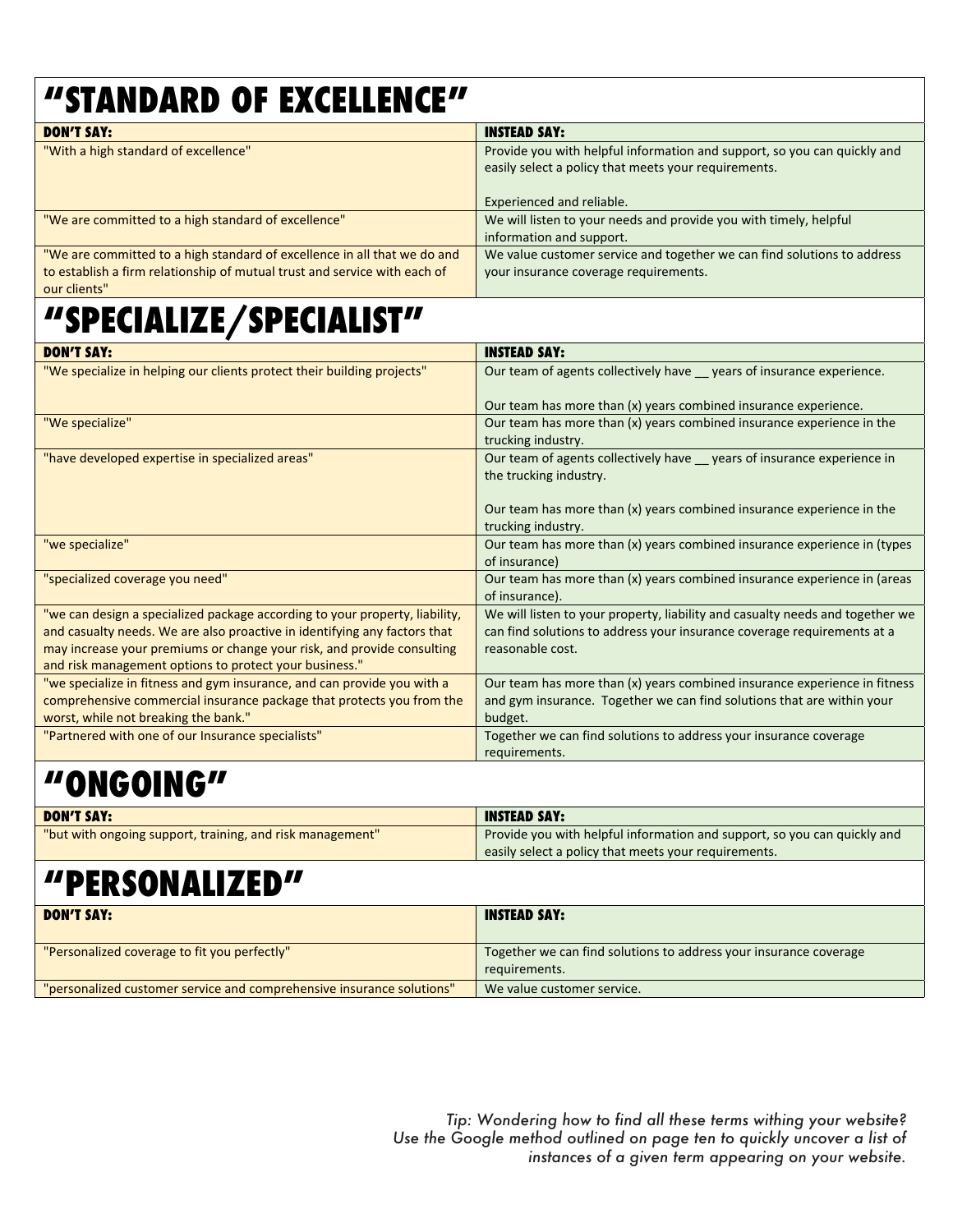#### **"EXPERT/EXPERTISE"**

| <b>DON'T SAY:</b>                                                      | <b>INSTEAD SAY:</b>                                                                               |
|------------------------------------------------------------------------|---------------------------------------------------------------------------------------------------|
| "The kind of people you can depend on"                                 | We value customer service.                                                                        |
| "Expert staff & unbiased advice"                                       | Our team of agents collectively have years of insurance experience.                               |
|                                                                        | Our team has more than (x) years combined insurance experience.                                   |
| "We are known for expertise"                                           | Our team of agents collectively have __ years of insurance experience.                            |
|                                                                        | Our team has more than (x) years combined insurance experience.                                   |
| "have developed expertise in specialized areas"                        | Our team of agents collectively have _ years of insurance experience in<br>the trucking industry. |
|                                                                        | Our team has more than (x) years combined insurance experience in the<br>trucking industry.       |
| "Our experts"                                                          | Our team has more than (x) years combined insurance experience.                                   |
| "we know we've chosen the right experts"                               | Our team has more than (x) years combined insurance experience.                                   |
| "Our team of insurance experts"                                        | Our team has more than (x) years combined insurance experience.                                   |
| "Our team of farm and ranch insurance experts are here to assist you." | Our team has more than (x) years combined insurance experience in<br>farming and ranching.        |
| "a dedicated team of experts"                                          | Our team has more than (x) years combined insurance experience.                                   |
| "Our team of experts"                                                  | Our team of agents collectively have years of insurance experience.                               |

#### **"PARTNER"**

| <b>DON'T SAY:</b>                                                        | <b>INSTEAD SAY:</b>                                                      |
|--------------------------------------------------------------------------|--------------------------------------------------------------------------|
| "Our Insurance agency partners with"                                     | We work with many high quality companies so we can help you find the     |
|                                                                          | coverage that meets your requirements.                                   |
| "partner with you"                                                       | Together we can find solutions to address your insurance coverage        |
|                                                                          | requirements                                                             |
| "With the help of our dedicated business partners, we conveniently offer | Our licensed and dedicated team is committed to listening to our         |
| an entire solution for all your insurance and business needs."           | customers' needs and working to find them affordable solutions. Together |
|                                                                          | we can find solutions to address your insurance coverage requirements.   |
| "We partner with our clients"                                            | Together we can find solutions to address your insurance coverage        |
|                                                                          | requirements                                                             |
| "Partnered with one of our Insurance specialists"                        | Together we can find solutions to address your insurance coverage        |
|                                                                          | requirements                                                             |
| "we pride ourselves in partnering with our clients to ensure we are with | Together we can find solutions to address your insurance coverage        |
| them every step of the way"                                              | requirements.                                                            |
| "Let us be your partners for life"                                       | With over XX years of success, YY Insurance Agency has built an          |
|                                                                          | outstanding reputation in our community. Together we can find solutions  |
|                                                                          | to address your insurance coverage requirements                          |

#### **"TRUST"**

| <b>DON'T SAY:</b>                                       | <b>INSTEAD SAY:</b>                                                     |
|---------------------------------------------------------|-------------------------------------------------------------------------|
| "WE WILL ALWAYS STRIVE TO BE THE PEOPLE YOU TRUST."     | We take pride in our customer service and work with our clients to find |
|                                                         | solutions that address their insurance coverage requirements.           |
| "striving to be the people you trust"                   | During our XX years in business we have supported our community through |
|                                                         | volunteering, donating and advocacy. Together we can find solutions to  |
|                                                         | address your insurance coverage requirements.                           |
| "we strive to be the "Names you know. People you trust" | Together we can find solutions to address your insurance coverage       |
|                                                         | requirements.                                                           |
| "Trust Us for All Your Insurance Service Needs"         | Together we can find solutions to address your insurance coverage       |
|                                                         | requirements.                                                           |
| "Trust Connection Insurance"                            | Together we can find solutions to address your insurance coverage       |
|                                                         | requirements                                                            |
| "you're trusting us with your hopes and dreams"         | Together we can find solutions to address your insurance coverage       |
|                                                         | requirements                                                            |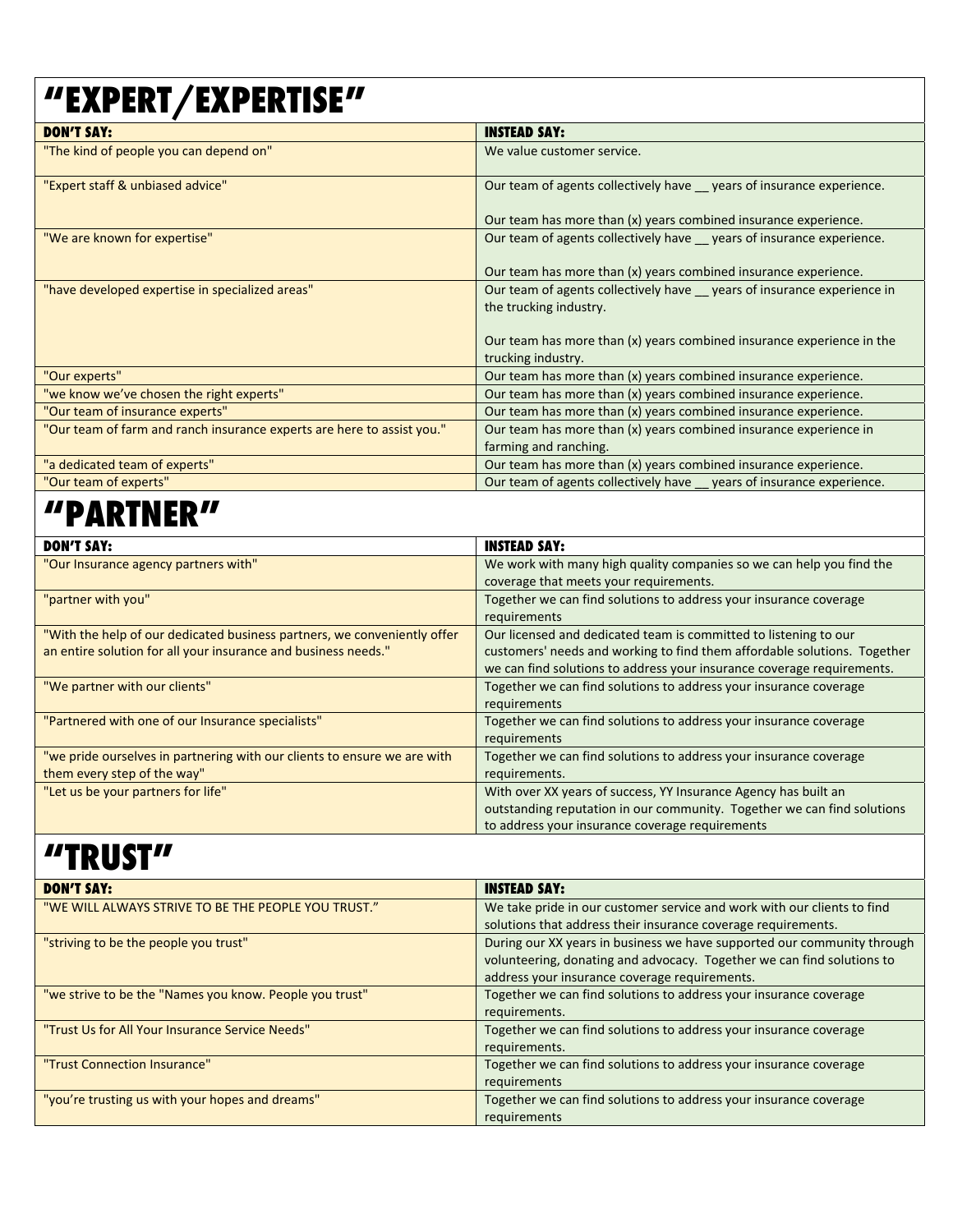#### **"TRUST" continued**

| <b>DON'T SAY:</b>                                                         | <b>INSTEAD SAY:</b>                                                     |
|---------------------------------------------------------------------------|-------------------------------------------------------------------------|
| "trust us to handle your commercial insurance needs."                     | Together we can find solutions to address your insurance coverage       |
|                                                                           | requirements                                                            |
| "We are committed to a high standard of excellence in all that we do and  | We value customer service and together we can find solutions to address |
| to establish a firm relationship of mutual trust and service with each of | your insurance coverage requirements.                                   |
| our clients"                                                              |                                                                         |
| "Trust Us for All Your Insurance Service Needs"                           | Together we can find solutions to address your insurance coverage       |
|                                                                           | requirements.                                                           |

### **"PEACE OF MIND"**

| <b>DON'T SAY:</b>                                                         | <b>INSTEAD SAY:</b>                                |
|---------------------------------------------------------------------------|----------------------------------------------------|
| "Peace of Mind"                                                           | NO SUGGESTED ALTERNATIVE, DON'T USE THIS LANGUAGE. |
|                                                                           |                                                    |
| "seeking financial protection and peace of mind"                          | NO SUGGESTED ALTERNATIVE. DON'T USE THIS LANGUAGE. |
| "seeking financial protection and peace of mind"                          | NO SUGGESTED ALTERNATIVE, DON'T USE THIS LANGUAGE. |
|                                                                           |                                                    |
| "you will have peace of mind"                                             | NO SUGGESTED ALTERNATIVE, DON'T USE THIS LANGUAGE. |
| "We Sell Peace of Mind"                                                   | NO SUGGESTED ALTERNATIVE. DON'T USE THIS LANGUAGE. |
| "Set your Sights on Peace of Mind"                                        | NO SUGGESTED ALTERNATIVE. DON'T USE THIS LANGUAGE. |
| "Peace of mind is a beautiful thing"                                      | NO SUGGESTED ALTERNATIVE. DON'T USE THIS LANGUAGE. |
| "preserve your peace of mind"                                             | NO SUGGESTED ALTERNATIVE, DON'T USE THIS LANGUAGE. |
| "have the peace of mind you require"                                      | NO SUGGESTED ALTERNATIVE. DON'T USE THIS LANGUAGE. |
| "you deserve some peace of mind"                                          | NO SUGGESTED ALTERNATIVE, DON'T USE THIS LANGUAGE. |
| "Our experienced staff will tailor a package to protect your business and | NO SUGGESTED ALTERNATIVE. DON'T USE THIS LANGUAGE. |
| give you the peace of mind that comes with knowing you are covered."      |                                                    |

## **"TAILOR"**

| <b>DON'T SAY:</b>                                                                                                                                 | <b>INSTEAD SAY:</b>                                                                                                                       |
|---------------------------------------------------------------------------------------------------------------------------------------------------|-------------------------------------------------------------------------------------------------------------------------------------------|
| "Our experienced staff will tailor a package to protect your business and<br>give you the peace of mind that comes with knowing you are covered." | We take pride in listening to our customers and working together we can<br>find solutions to address your insurance coverage requirements |
| "we can tailor a package to meet your specific needs and requirements."                                                                           | Together we can find solutions to address your insurance coverage<br>requirements.                                                        |

#### **"SERVICE"**

| <b>DON'T SAY:</b>                                                                                                                                      | <b>INSTEAD SAY:</b>                                                                                                                                                                          |
|--------------------------------------------------------------------------------------------------------------------------------------------------------|----------------------------------------------------------------------------------------------------------------------------------------------------------------------------------------------|
| "unparalleled service."                                                                                                                                | We value customer service and will provide you with helpful information<br>and support.                                                                                                      |
| "Our claim services are available 24 hours"                                                                                                            | Our office hours are $9:00 - 5:00$ pm.<br>Our emergency phone number for after office hours is Many of our<br>companies provide 24 hour claims service and you can contact them<br>directly. |
| "offer reliable service"                                                                                                                               | We value customer service.                                                                                                                                                                   |
| "provide service above the rest, developing custom plans for our<br>treasured clients."                                                                | We take pride in what our customers say about us. Check out our<br>testimonials. Together we can find solutions to address your insurance<br>coverage requirements.                          |
| "Trust Us for All Your Insurance Service Needs"                                                                                                        | Together we can find solutions to address your insurance coverage<br>requirements.                                                                                                           |
| "We combine exceptional customer care with today's technology to<br>provide the high quality, professional, personal insurance service you<br>deserve" | Customer service is important to us. Our team of licensed agents are here<br>to assist you with your insurance requirements.                                                                 |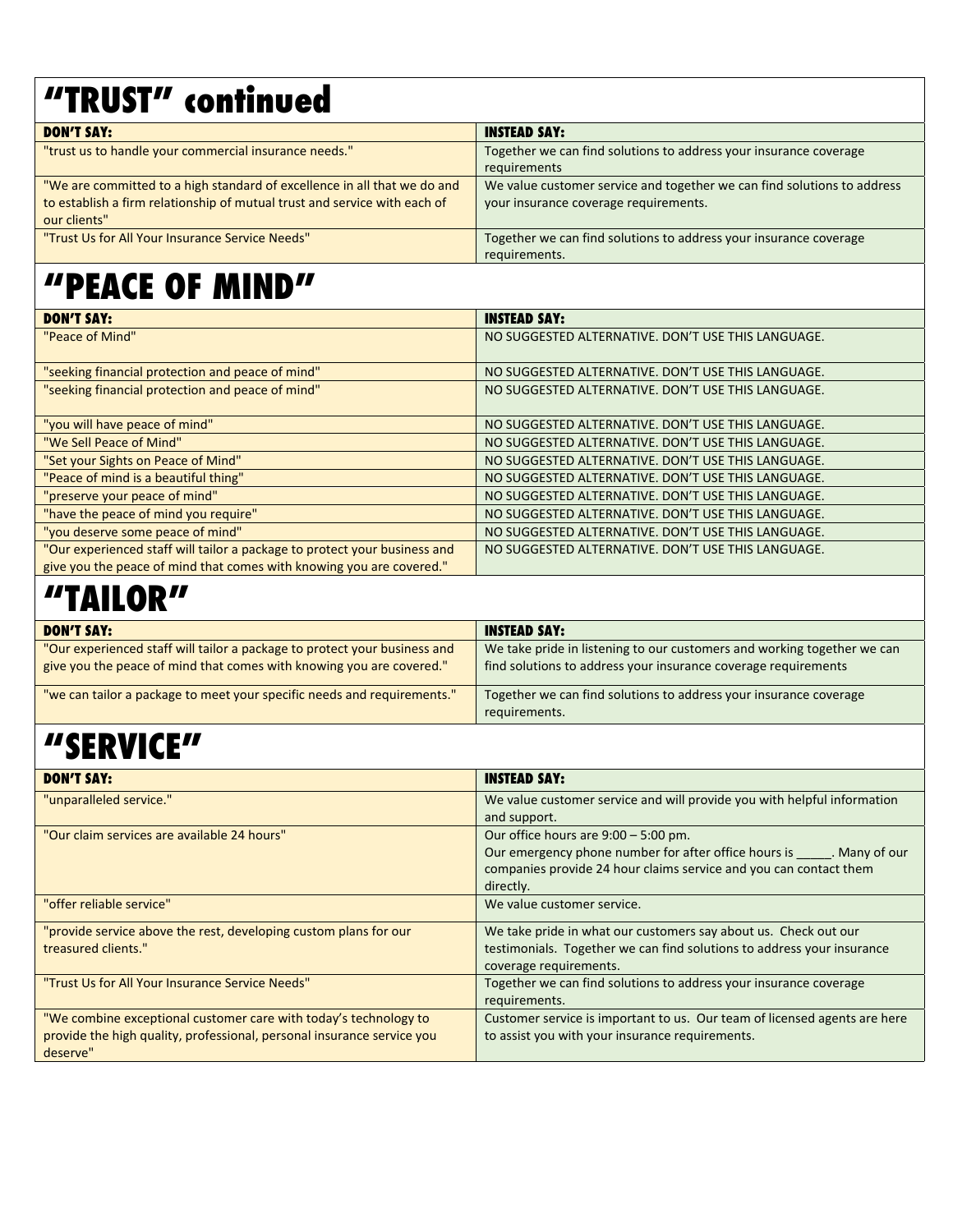#### **"CUSTOM"**

| <b>DON'T SAY:</b>                                                | <b>INSTEAD SAY:</b>                                               |
|------------------------------------------------------------------|-------------------------------------------------------------------|
| "provide service above the rest, developing custom plans for our | Together we can find solutions to address your insurance coverage |
| treasured clients."                                              | requirements.                                                     |
|                                                                  |                                                                   |

## **"COVERED/COVER"**

| <b>DON'T SAY:</b>                                                         | <b>INSTEAD SAY:</b>                                                        |
|---------------------------------------------------------------------------|----------------------------------------------------------------------------|
| "Our experienced staff will tailor a package to protect your business and | Together we can find solutions to address your insurance coverage          |
| give you the peace of mind that comes with knowing you are covered."      | requirements                                                               |
| "we have you covered"                                                     | Together we can find solutions to address your insurance coverage          |
|                                                                           | requirements.                                                              |
| "we've got you covered"                                                   | Together we can find solutions to address your insurance coverage          |
|                                                                           | requirements                                                               |
| "cover all your insurance needs"                                          | We will work with you to find solutions to help you address your insurance |
|                                                                           | coverage requirements.                                                     |

#### **"CHOOSE"**

| <b>DON'T SAY:</b>                   | <b>INSTEAD SAY:</b>                                                  |
|-------------------------------------|----------------------------------------------------------------------|
| "choose the right solution for you" | We can assist in helping you choose insurance solutions to meet your |
|                                     | requirements.                                                        |
| "so let us choose the right fit"    | Together we can find solutions to address your insurance coverage    |
|                                     | requirements.                                                        |

#### **GENERAL TERMS**

| <b>DON'T SAY:</b>                                                         | <b>INSTEAD SAY:</b>                                                                |
|---------------------------------------------------------------------------|------------------------------------------------------------------------------------|
| "We combine exceptional customer care with today's technology to          | Customer service is important to us. Our team of licensed agents are here          |
| provide the high quality, professional, personal insurance service you    | to assist you with your insurance requirements.                                    |
| deserve"                                                                  |                                                                                    |
| "Nobody works harder to manage your risk."                                | Our team has more than (x) years combined insurance experience. We can             |
|                                                                           | assist in helping you find the insurance coverage you want.                        |
| "meet the insurance requirements of any business"                         | Our team has more than (x) years combined insurance experience. We can             |
|                                                                           | assist in helping you find the insurance coverage you want.                        |
| "will continually review your coverage, update it as required"            | We will help you find the insurance coverage you want.                             |
| "the kind of people you can depend on"                                    | NO SUGGESTED ALTERNATIVE. DON'T USE THIS LANGUAGE.                                 |
| "To treat our clients' needs as if there were our own."                   | NO SUGGESTED ALTERNATIVE. DON'T USE THIS LANGUAGE.                                 |
| "Our primary responsibility is to fulfill our member's needs"             | Together we can find solutions to address your insurance coverage<br>requirements. |
|                                                                           | Our primary responsibility is to fulfill our customer's needs based on their       |
|                                                                           | desired and requested coverages.                                                   |
| "follow through to see that you get fair, prompt payment and service"     | We value customer service.                                                         |
| "We periodically review the adequacy of your insurance program."          | We are available to help you review your insurance at your request. We             |
|                                                                           | recommend that you review your policies on annually and no less than               |
|                                                                           | every 3 years, and we will help you do that.                                       |
| "the kind of people you can depend on"                                    | We value customer service.                                                         |
| "To treat our clients' needs as if there were our own."                   | We value customer service.                                                         |
| "Take the worry out of your day knowing that your Insurance Agency        | We will work with you to find solutions to address your insurance coverage         |
| family has your back."                                                    | requirements.                                                                      |
| "guaranteed to make you feel more secure."                                | We will work with you to find solutions to help address your insurance             |
|                                                                           | coverage requirements.                                                             |
| "our knowledgeable agents can be reached 24/7."                           | Our office hours are 9:00 - 5:00 pm.                                               |
|                                                                           | Our emergency phone number for after office hours is ______. Many of our           |
|                                                                           | companies provide 24 hour claims service and you can contact them                  |
|                                                                           | directly.                                                                          |
| "Business insurance can be confusing. Let us take the mystery out of it." | Our team has more than (x) years combined insurance experience. We can             |
|                                                                           | assist in helping you find the insurance coverage you need.                        |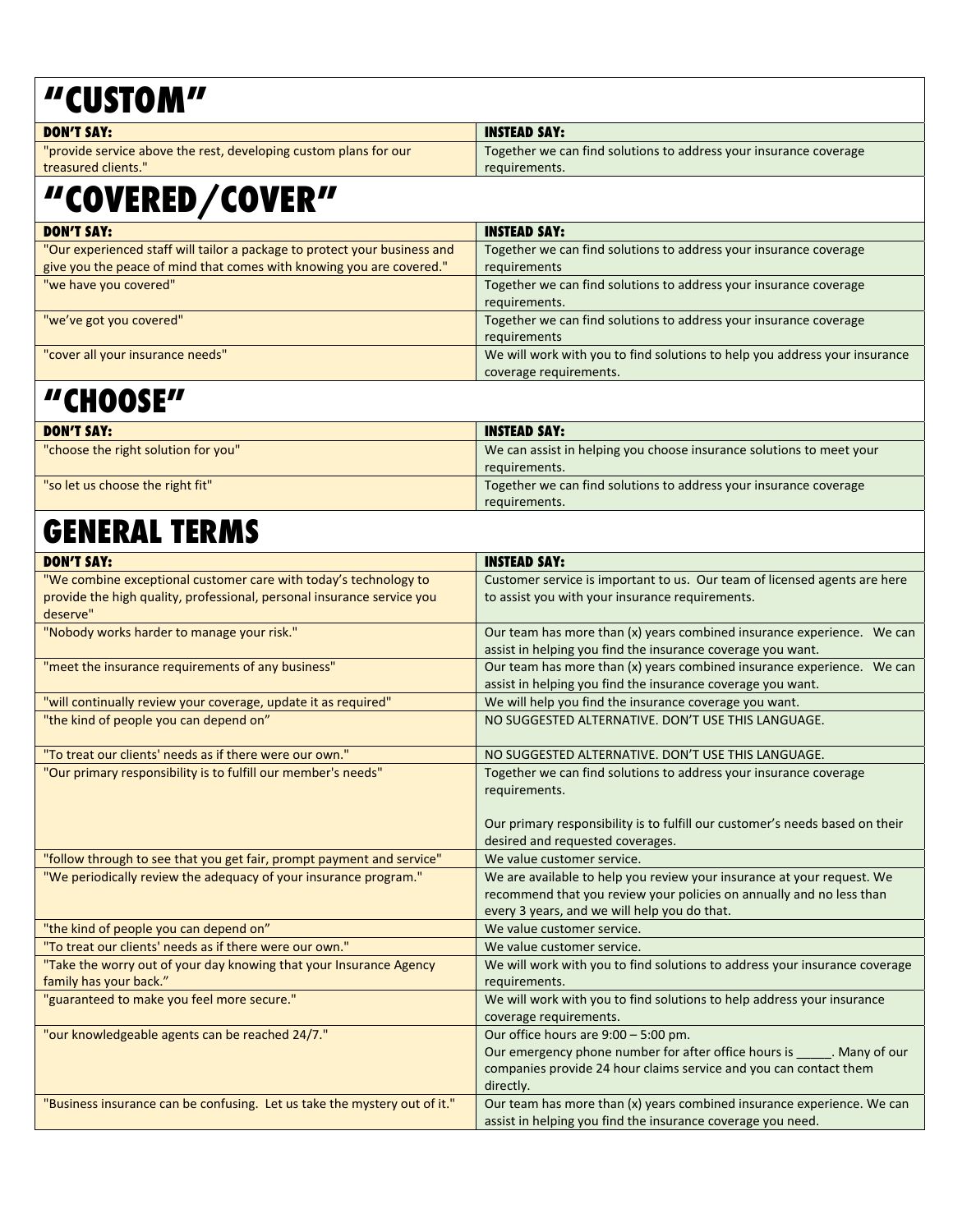#### **GENERAL TERMS continued**

| <b>DON'T SAY:</b>                                                                       | <b>INSTEAD SAY:</b>                                                                |
|-----------------------------------------------------------------------------------------|------------------------------------------------------------------------------------|
| "delivering exhaustive"                                                                 | NO SUGGESTED ALTERNATIVE. DON'T USE THIS LANGUAGE.                                 |
| "our business to understand your business, and help you maximize your                   | Together we can find solutions to address your insurance coverage                  |
| profitability"                                                                          | requirements.                                                                      |
| "we will review policies annually"                                                      | We are available to help you review your insurance at your request. We             |
|                                                                                         | recommend that you review your policies annually and no less than every 3          |
|                                                                                         | years, and we will help you do that.                                               |
| "we make it our business to thoroughly understand your unique situation                 | Together we can find solutions to address your insurance coverage                  |
| and needs"                                                                              | requirements                                                                       |
| "you don't have to worry"                                                               | Together we can find solutions to address your insurance coverage                  |
|                                                                                         | requirements                                                                       |
| "covering your business from to top to bottom"                                          | Together we can find solutions to address your insurance coverage<br>requirements  |
| "take the guess-work out"                                                               | NO SUGGESTED ALTERNATIVE. DON'T USE THIS LANGUAGE.                                 |
| "design a comprehensive package"                                                        | Together we can find solutions to address your insurance coverage                  |
|                                                                                         | requirements                                                                       |
| "where our #1 priority is protecting your financial security by helping to              | Together we can find solutions to address your insurance coverage                  |
| ensure your insurance will perform when it counts"                                      | requirements. Our team has more than (x) years combined insurance                  |
|                                                                                         | experience.                                                                        |
| "we can write it all"                                                                   | Together we can find solutions to address your insurance coverage                  |
|                                                                                         | requirements                                                                       |
| "Let us handle your insurance needs, so you can concentrate on the most                 | Let us work with you on your insurance needs, and find solutions to                |
| important priority - running your business."                                            | address your insurance coverage needs together                                     |
|                                                                                         |                                                                                    |
| "We commit to you"                                                                      | Together we can find solutions to address your insurance coverage                  |
|                                                                                         | requirements                                                                       |
| "so that we can provide the coverage that's right for you"                              | Together we can find solutions to address your insurance coverage                  |
|                                                                                         | requirements                                                                       |
|                                                                                         |                                                                                    |
| "you can rest assured that all you have worked for is always protected"                 | Together we can find solutions to address your insurance coverage<br>requirements  |
|                                                                                         |                                                                                    |
| "We'll work hard to ensure you have the most suitable coverage for you                  | Together we can find solutions to address your insurance coverage                  |
| and/or your business."                                                                  | requirements                                                                       |
| "You can drive with confidence knowing that you are well taken care of."                | Together we can find solutions to address your insurance coverage                  |
|                                                                                         | requirements                                                                       |
|                                                                                         |                                                                                    |
| "we will help you select the right amount of coverage for life's unexpected<br>events." | Together we can find solutions to address your insurance coverage<br>requirements. |
|                                                                                         |                                                                                    |
|                                                                                         | We will help you select an appropriate and reasonable amount of coverage           |
|                                                                                         | for life's unexpected events based on your insurance requests and budget.          |
| "wide variety of comprehensive personal insurance"                                      | Together we can find solutions to address your insurance coverage                  |
|                                                                                         | requirements.                                                                      |
| "worry-free insurance policy"                                                           | NO SUGGESTED ALTERNATIVE. DON'T USE THIS LANGUAGE.                                 |
|                                                                                         |                                                                                    |
|                                                                                         |                                                                                    |
| "you can feel confident that your business is ready for just about                      | Together we can find solutions to address your insurance coverage                  |
| anything"                                                                               | requirements.                                                                      |
| "discover what stress-free living is all about"                                         | Together we can find solutions to address your insurance coverage                  |
|                                                                                         | requirements                                                                       |
| "We can be reached at all times"                                                        | Our office hours are 9:00 - 5:00 pm.                                               |
|                                                                                         | Our emergency phone number for after office hours is ______. We will               |
|                                                                                         | contact you as soon as we can.                                                     |
| "your family is our family"                                                             | NO SUGGESTED ALTERNATIVE. DON'T USE THIS LANGUAGE.                                 |
|                                                                                         |                                                                                    |
|                                                                                         |                                                                                    |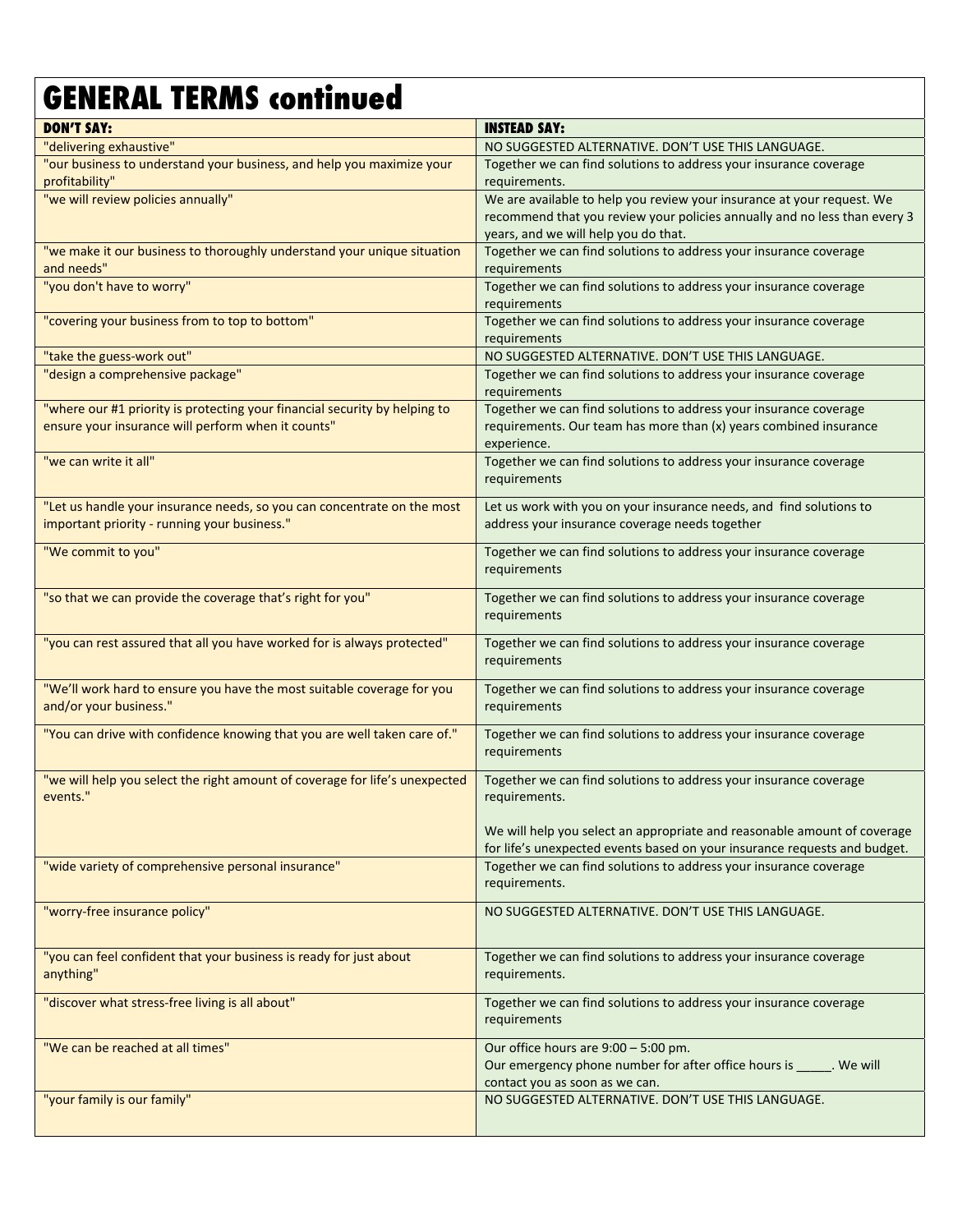#### **FREE WEBINAR RECORDINGS www.iiaba.net/EOHappens**

## **Your Website Says WHAT?**

The Big "I" Professional Liability Risk Management team held a series of webinars focused on the errors and omissions issues created by agency websites and an agency's overall marketing efforts. These sessions will help you understand how the words you use on your websites, throughout your online presence, and in all of your marketing efforts can elevate your standard of care, and what you can do to prevent that.

During each 30-minute session you'll learn about this topic from one of multiple angles including: agents, attorneys, claims adjusters, auditors, and the association.

Big "I" members may access these webinar recordings for FREE, on demand, at www.iiaba.net/EOHappens or by clicking the links below:

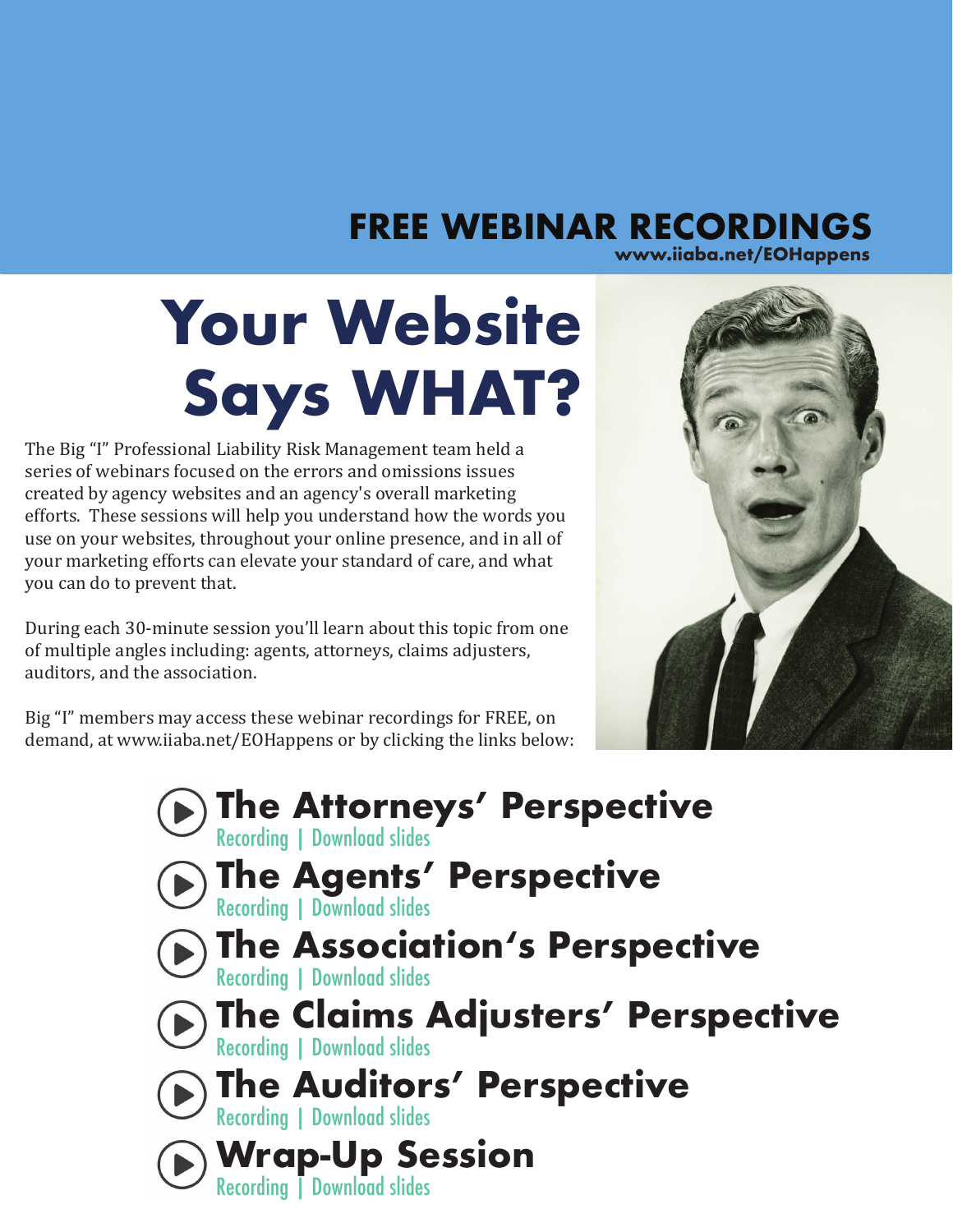### **SEARCH YOUR SITE USING GOOGLE**

- 1. Go to Google.com.
- 2. Enter site:www.yourwebsite.com search term into the box.

 $Q Q$ 

site:www.samplesite.com "expert"

3. Hit enter and view results.



*Tip: Use this method to quickly uncover a list of instances of a given term appearing on your website.*